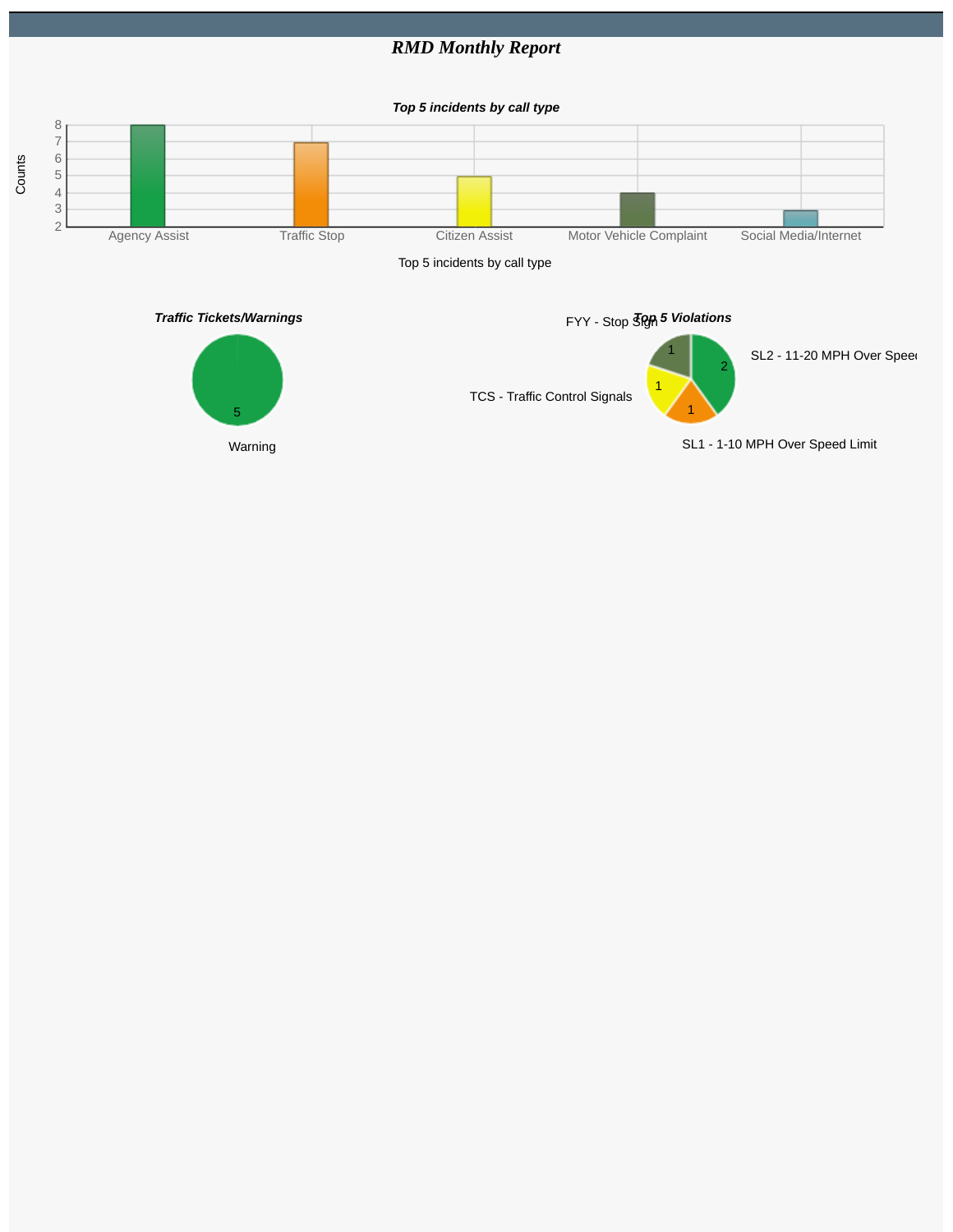| <b>Incident</b><br><b>Number</b> | <b>Call Type</b>                     | <b>Date/Time</b>     | <b>Street Name</b>               | <b>Arrest Charge</b>                                                           |
|----------------------------------|--------------------------------------|----------------------|----------------------------------|--------------------------------------------------------------------------------|
| 22RM000247                       | Citizen Assist                       | 04/28/22<br>08:45:19 | <b>Summer Street</b>             |                                                                                |
| 22RM000246                       | <b>Agency Assist</b>                 | 04/28/22<br>07:34:34 | I 89 N Mm 80                     |                                                                                |
| 22RM000245                       | Motor Vehicle Complaint              | 04/26/22<br>13:45:25 | Huntington Rd /<br>Lawrence Rd   |                                                                                |
| 22RM000244                       | Motor Vehicle Complaint              | 04/26/22<br>07:53:27 | Hinesburg Rd / Old Farm<br>Rd    |                                                                                |
| 22RM000243                       | <b>Traffic Stop</b>                  | 04/24/22<br>19:48:32 | Southview Dr / Old<br>Jericho Rd |                                                                                |
| 22RM000242                       | <b>Traffic Stop</b>                  | 04/24/22<br>16:54:53 | Rogers Ln / River Rd             |                                                                                |
| 22RM000241                       | <b>Traffic Stop</b>                  | 04/23/22<br>19:50:58 | W Main st / River Rd             |                                                                                |
| 22RM000240                       | <b>Agency Assist</b>                 | 04/23/22<br>15:23:32 | Williston Rd                     |                                                                                |
| 22RM000239                       | <b>Traffic Stop</b>                  | 04/23/22<br>13:04:10 | cochran rd / Thompson rd         |                                                                                |
| 22RM000238                       | <b>Information CALL ONLY</b>         | 04/22/22<br>16:45:56 | Dugway Rd                        |                                                                                |
| 22RM000237                       | <b>Citizen Assist</b>                | 04/20/22<br>09:44:20 | Kenyon Rd / Sylvan Rdg           |                                                                                |
| 22RM000236                       | Cancelled Call - Wrong<br>Zone/Error | 04/18/22<br>17:30:46 | North Rd                         |                                                                                |
| 22RM000235                       | Social Media/Internet                | 04/18/22<br>17:29:59 | North Rd                         |                                                                                |
| 22RM000234                       | <b>Traffic Stop</b>                  | 04/18/22<br>16:10:56 | W Main st / River Rd             |                                                                                |
| 22RM000233                       | <b>Citizen Assist</b>                | 04/16/22<br>14:04:03 | <b>Bridge Street</b>             |                                                                                |
| 22RM000232                       | <b>Agency Assist</b>                 | 04/14/22<br>19:00:33 | Rogers Ln / River Rd             |                                                                                |
| 22RM000231                       | Training                             | 04/14/22<br>11:26:05 | <b>Bridge Street</b>             |                                                                                |
| 22RM000230                       | Motor Vehicle Complaint              | 04/13/22<br>21:36:07 | W Main St                        |                                                                                |
| 22RM000229                       | Training                             | 04/13/22<br>15:13:48 | <b>Bridge Street</b>             |                                                                                |
| 22RM000228                       | <b>Citizen Assist</b>                | 04/12/22<br>17:35:43 | <b>Bridge St</b>                 |                                                                                |
| 22RM000227                       | <b>Agency Assist</b>                 | 04/12/22<br>09:53:30 | Red Barn Ln                      |                                                                                |
| 22RM000226                       | <b>Agency Assist</b>                 | 04/11/22<br>11:02:41 | Barber Farm Rd                   |                                                                                |
| 22RM000225                       | Motor Vehicle Complaint              | 04/10/22<br>15:49:52 | Dugway RD                        |                                                                                |
| 22RM000224                       | <b>DUI</b>                           | 04/09/22<br>23:23:49 | W Main St                        | Driving Under The Influence - Second And Subsequent Offense 23<br>VSA 1201 90D |
| 22RM000223                       | <b>Traffic Stop</b>                  | 04/09/22<br>20:24:34 | E Main St                        |                                                                                |
| 22RM000222                       | <b>Citizen Assist</b>                | 04/09/22<br>17:27:39 | W. Main St.                      |                                                                                |
| 22RM000221                       | <b>Agency Assist</b>                 | 04/09/22<br>12:39:18 | Hinesburg Rd                     |                                                                                |
| 22RM000220                       | Crash - Property                     | 04/08/22<br>15:54:00 | Hinesburg Rd                     |                                                                                |
| 22RM000219                       | Fraud                                | 04/07/22<br>15:03:43 | Rogers Ln                        |                                                                                |
| 22RM000218                       | <b>Information CALL ONLY</b>         | 04/07/22<br>08:13:29 |                                  |                                                                                |